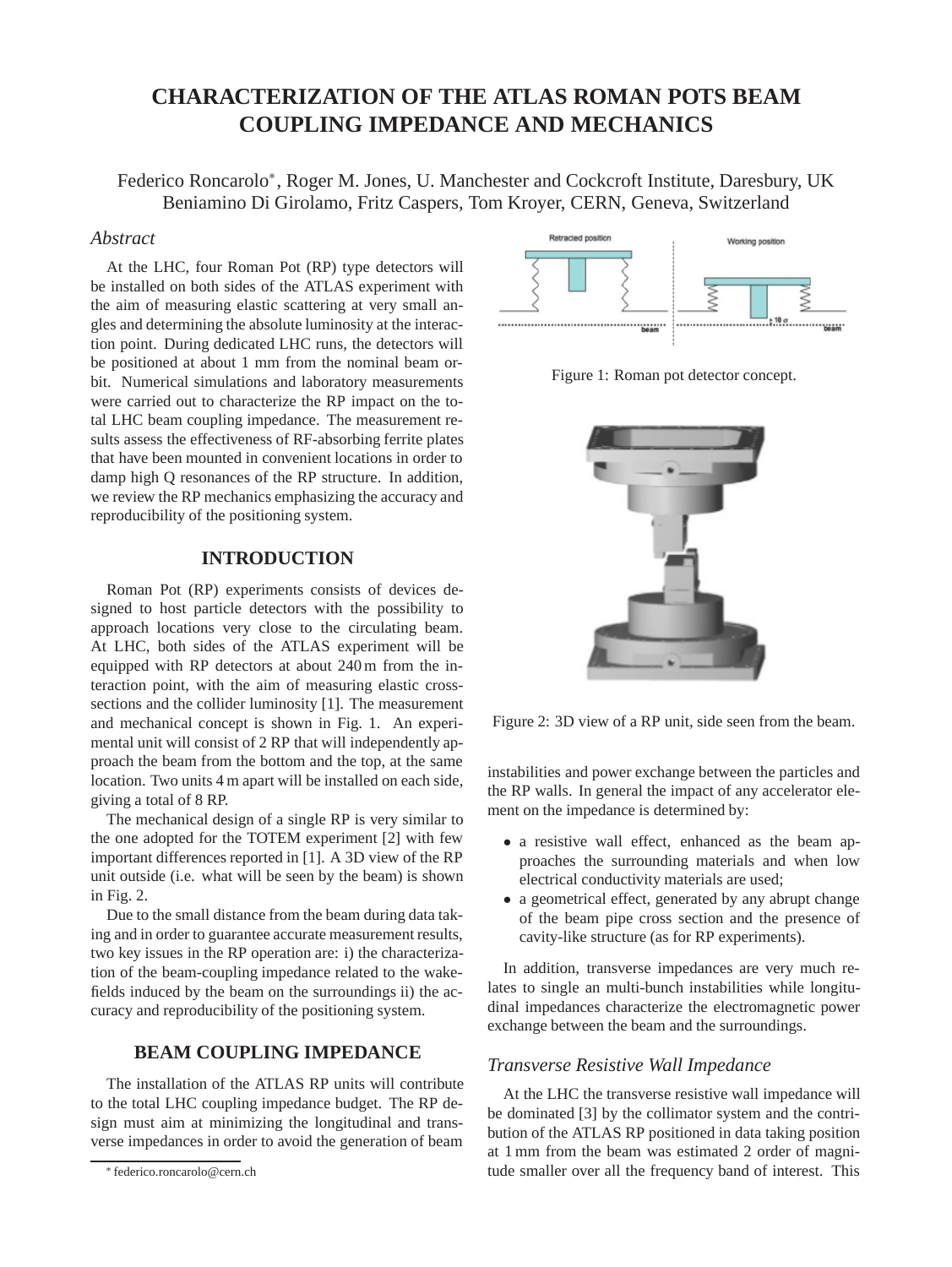is explained by the limited portion of near-beam material (46 mm per unit) compared to the collimators (several meters) and the better conductivity of stainless steel (RP) with respect to graphite (collimators).

#### *Longitudinal Geometric Impedance*

The cavity-like nature of the RP devices can have a significant impact in terms of narrow-band resonances in the beam coupling impedance, in a frequency band of interest defined by the LHC beam spectrum. Here we present results of laboratory measurements and numerical simulation of the longitudinal impedance up to 3 GHz.

Both simulations and experiments are based on the well know coaxial wire method [4] which consists of a thin wire that is stretched inside the Device Under Test (DUT) along the reference beam trajectory and powered with an RF source. The simulated (or measured) scattering parameter  $S_21$  of the resulting loaded transmission line, compared to the same quantity evaluated for a reference vessel (smooth beam pipe with same DUT initial diameter) allows determining the longitudinal impedance according to the well known 'log formula'  $Z_{\text{L}}(\omega) = -2Z_{\text{c}}\ln[\text{S}_{21}^{\text{DUT}}(\omega)/\text{S}_{21}^{\text{REF}}(\omega)],$  where  $Z_c$  is the characteristic line impedance.

Numerical simulations (here performed with Ansoft HFSS [5]) are based on the finite element method. The volume meshing and related calculations can be memory and time intensive (in terms of accuracy and needed CPU time) for complicated or large geometries. In addition, simulating the real structure in terms of material properties and mechanical tolerances can be problematic.

On the other hand, laboratory measurements can be difficult to perform due non-ideal RF matching between the RF source and the DUT and other issues like wire alignment and sag.

The comparison between simulations and measurements in terms of  $|S_{21}|$  is shown in Fig. 3. The agreement in terms of resonance frequencies and amplitude is better than 30 MHz and 5 dB respectively when looking at the 4 main modes from 1 to 3 GHz. Remanent differences are not surprising, given the simulation and measurement issues mentioned above. In addition, such an agreement validates the measurements results presented in the next paragraph. The measurements were performed for various RP operational settings, from a 'retracted' position at 36 mm from the wire to 'data taking' at 1 mm.

The same set of measurements were repeated after mounting on the pot walls a number of ferrite tiles. This is a commonly used method for absorbing the electromagnetic power associated to the high Q resonances with a high resistivity material.

The comparison between measurements before and after mounting the ferrite tiles is shown in Fig. 4, in terms of real and imaginary part of the longitudinal impedance  $Z_{\text{L}}/n=Z_{\text{L}}/(f/f_0)$ , where  $f_0$  is the particles revolution frequency. The plots refer to a 'retracted' position, but sim-



Figure 3: Modulus of the transmission scattering parameter  $S_2$ 1 as measured and simulated with HFSS, for a RP retracted position at 36 mm from the wire (i.e. form the beam)

ilar results exist for pots close to the beam. In all studied cases, after installing the ferrite, the resonances Q factors are attenuated and the longitudinal impedance  $Z_L/n$  results below  $10 \,\mathrm{m}\Omega$  at each considered frequency. This is considered a small effect w.r.t. the total LHC impedance.

## **MECHANICS AND POSITIONING SYSTEM**

The RP unit will allow independent moving of the top and bottom pot to the nominal position via a high precision roller screw moved by a step motor. The pots are mounted on bellows that allow an excursion of 58 mm for the positioning around the circulating beam. The two bellows are part of the main vacuum chamber that is directly connected to one of the two LHC vacuum beam pipes. A compensation system [1] has been developed for balancing the forces acting on the pots, namely the pressure from the LHC primary vacuum and the gravity force due to the movable parts weight. Such a system allows a smooth operation of the motors by means of an over compensating force that allows to compensate the contrasting vacuum force, gravity and the residual torque of the motors, to achieve a moderate auto-retractive action.

For each unit, a very precise tuning of the movement in terms of relative position between the two pots and with respect to the beam will be insured by the overlap detectors inside the pots themselves. However, for a safe operation of the experiments and protection of the LHC, a reliable and reproducible system is required.

For this reason a series of tests in the laboratory are ongoing with a RP unit prototype assembled on a dummy LHC beam pipe. The system is equipped with the full motor system and a 10*−*<sup>4</sup> vacuum in the main chamber is achievable.

The tests presented here aimed at assessing the position-